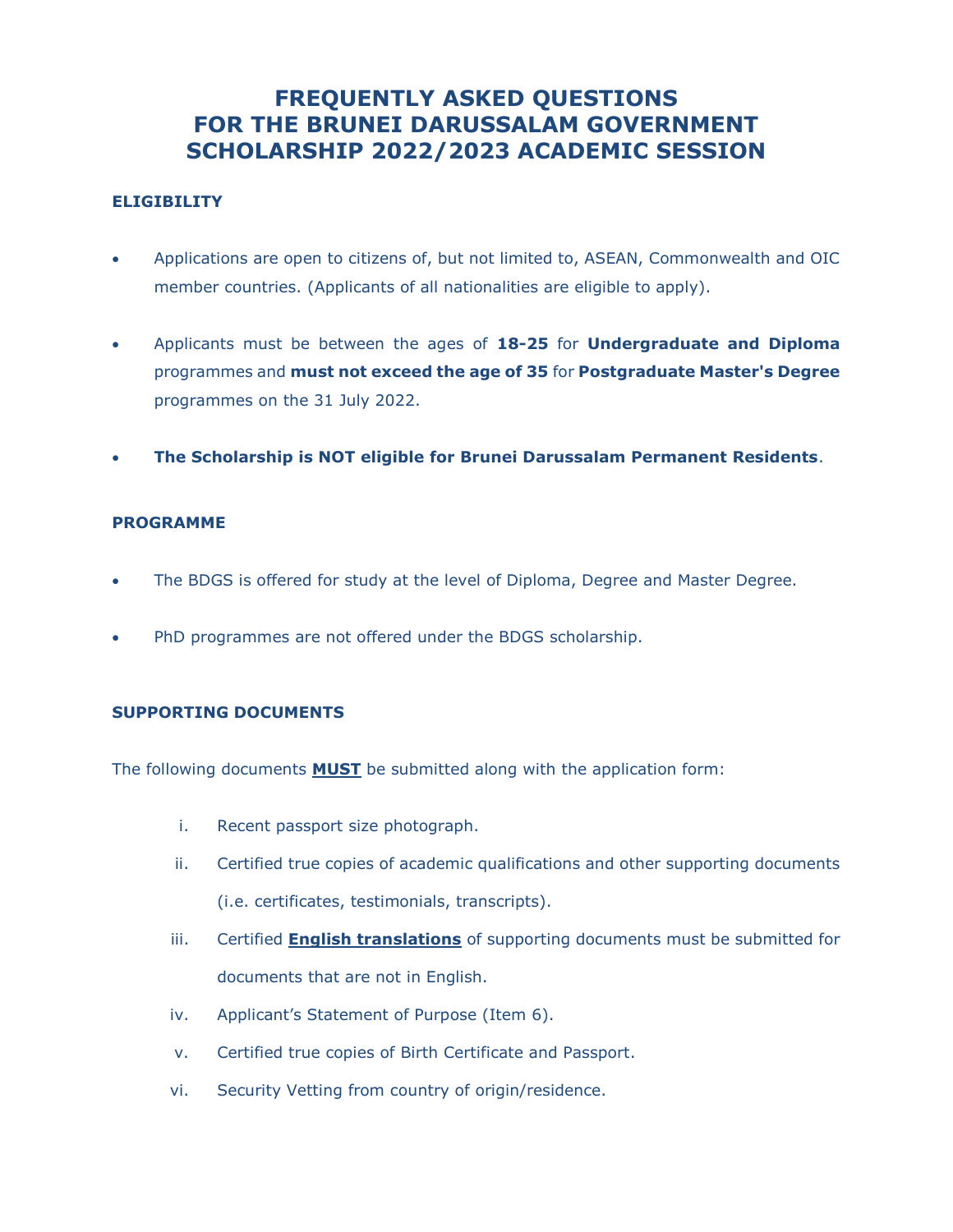## **IDENTIFICATION DOCUMENT**

• Applicants may apply with their national ID first.

Applicants who have not finished high school but wish to apply for a Bachelor's Degree scholarship should submit the following documents along with the application form:

- i. Recent passport size photographs.
- ii. **Certified true copies of academic qualifications and other supporting documents (i.e. certificates, testimonials, transcripts).**
- iii. Certified English translations of supporting documents must be submitted for documents that are not in English.
- iv. Applicant's Statement of Purpose (Item 6).
- v. Certified true copies of Birth Certificate and Passport.
- vi. Security Vetting from country of origin/residence.

## **IELTS / TOEFL certificates**

- The **general entry requirement** for applicants is a Credit 6 in English Language at GCE 'O' Level Examination or a Grade 'C' in IGCSE English (as a second language) or an IELTS score of 6.0 or a TOEFL minimum overall score of 550.
- Applicants must submit their results along with the application form. In the absence of the above-mentioned English certificates, the presentation of equivalent certificates should be referred to the chosen university / institution to find out if it is acceptable.

#### **ENDORSEMENTS (Pages 13 & 14 of Application Form)**

• All application forms **must** be endorsed by the applicants' Ministry of Foreign Affairs / Ministry of Education **OR** any national focal points for scholarships. If the applicant is residing in another country, the application form can be endorsed by their Embassy / Consulate / High Commission.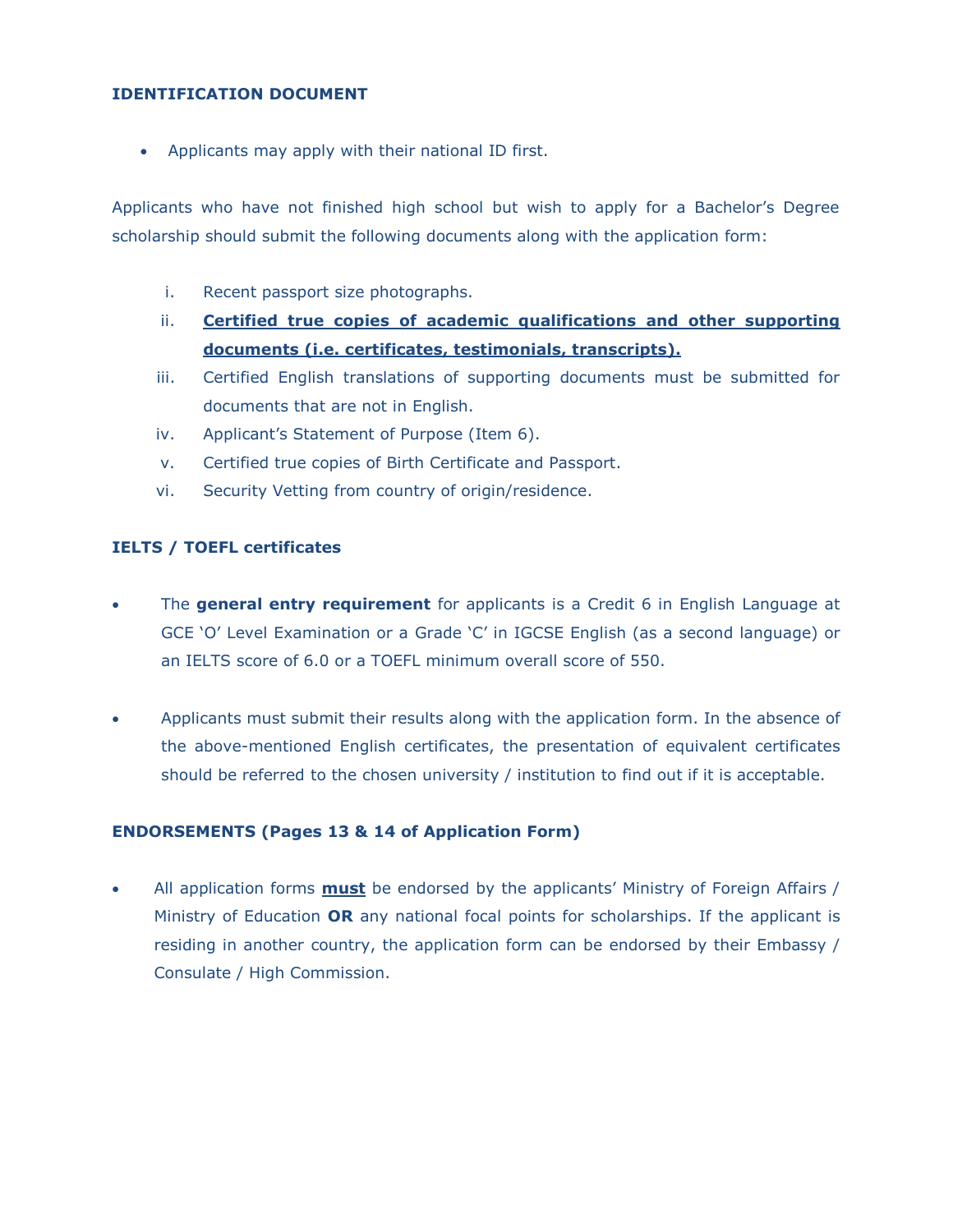#### **REFEREES AND RECOMMENDATIONS**

- Referees' annotations must be typed.
- The references and recommendations should be sent together with the completed application form.

## **SECURITY VETTING**

• Applicants are required to submit a **security clearance statement** from RESPECTIVE National Security Agency(ies)/ Police Station (i.e. a statement/ report certifying that applicants are clear from any civil and criminal charges).

# **SUBMISSION OF APPLICATION FORM AND SUPPORTING DOCUMENTS**

- Application forms must be typed, except for Pages 13 and 14. **Handwritten forms are not accepted.**
- Incomplete application forms will **not be considered.**
- Completed application forms should be emailed to the following e-mail address, in the following format: **Word Document / PDF / JPG (compressed (.zip) folder)**:

# **[applybdgs2022@mfa.gov.bn](mailto:applybdgs2022@mfa.gov.bn)**

- The **maximum size** for the e-mail and its attachment is 10MB. Please include a **title** under the **Subject** field when sending the e-mail.
- The closing date for submission of the application form is **15 February 2022 @**  1600hrs (+8GMT). **Extension is not granted** after the closing date.

#### **MEDICAL EXAMINATIONS**

• Only awarded applicants are required to submit the results of their medical check-up.